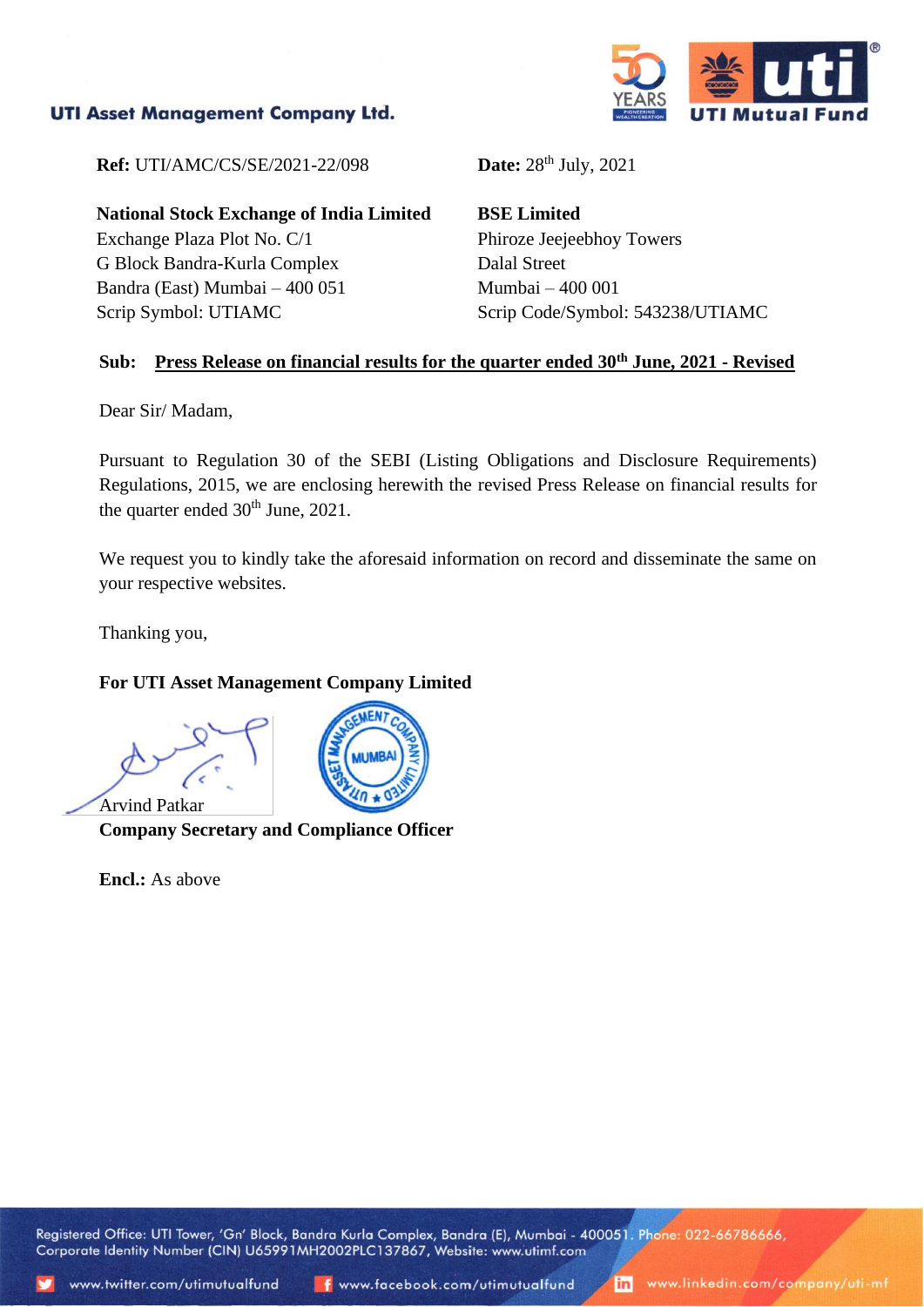

# **UTI Asset Management Company Limited**

## **Consolidated net profit for the Quarter ended June 30, 2021 is Rs.155 crore**

## **Highlights for Q1FY22:**

- Q1FY22 Revenue from Operation was at Rs. 344 Crore up 32% YoY, which includes sale of services Rs. 261 Crore up 63% YoY.
- O1FY22 Operating Expenses was at Rs. 160 Crore up 10% YoY.
- Q1FY22 Profit before Tax was at Rs. 190 Crore up by 52% YoY.
- Q1FY22 Profit After Tax was at Rs. 155 Crore up by 53% YoY.
- Dividend per share has been increased to Rs. 17 (Final Dividend for FY 21) as against Rs. 7 (Final Dividend for FY 20) per share. Final Dividend for FY 21 has been approved in the  $18<sup>th</sup>$ Annual General Meeting held on 28<sup>th</sup> July, 2021.
- Total Assets Under Management at Rs. 12,00,882 Crore
- UTI MF June 2021 Quarterly Average Assets under Management stood at Rs. 1,87,210 crore.

UTI Asset Management Company Limited (UTI AMC) declares quarterly results for the quarter ended June 30, 2021.

Commenting on the performance **Mr. Imtaiyazur Rahman, Chief Executive Officer, UTI AMC said**, "We have observed a rising affinity of investors towards mutual funds even during market volatility and the uncertainty that has been caused due to the pandemic. UTI AMC also stands stronger and continues to maintain the growth graph. We aim to stay focused to combat the volatility and emphasize on good returns while growing our investor base. The measures taken by the government and RBI would also help speedy recovery of the economy".

## **Business Highlights (Q1FY22):**

- For the quarter ended June 30, 2021, UTI MF's average assets under management was Rs. 1,87,210 crore.
- For the quarter ended June 30, 2021, Equity Assets (Active + Passive) contributed 52.7% to UTI MF's total average AUM.
- For the quarter ended June 30, 2021, the ratio of equity oriented OAAUM and non-equity oriented QAAUM is 0.65:0.35 compared to the industry ratio of 0.54:0.46.